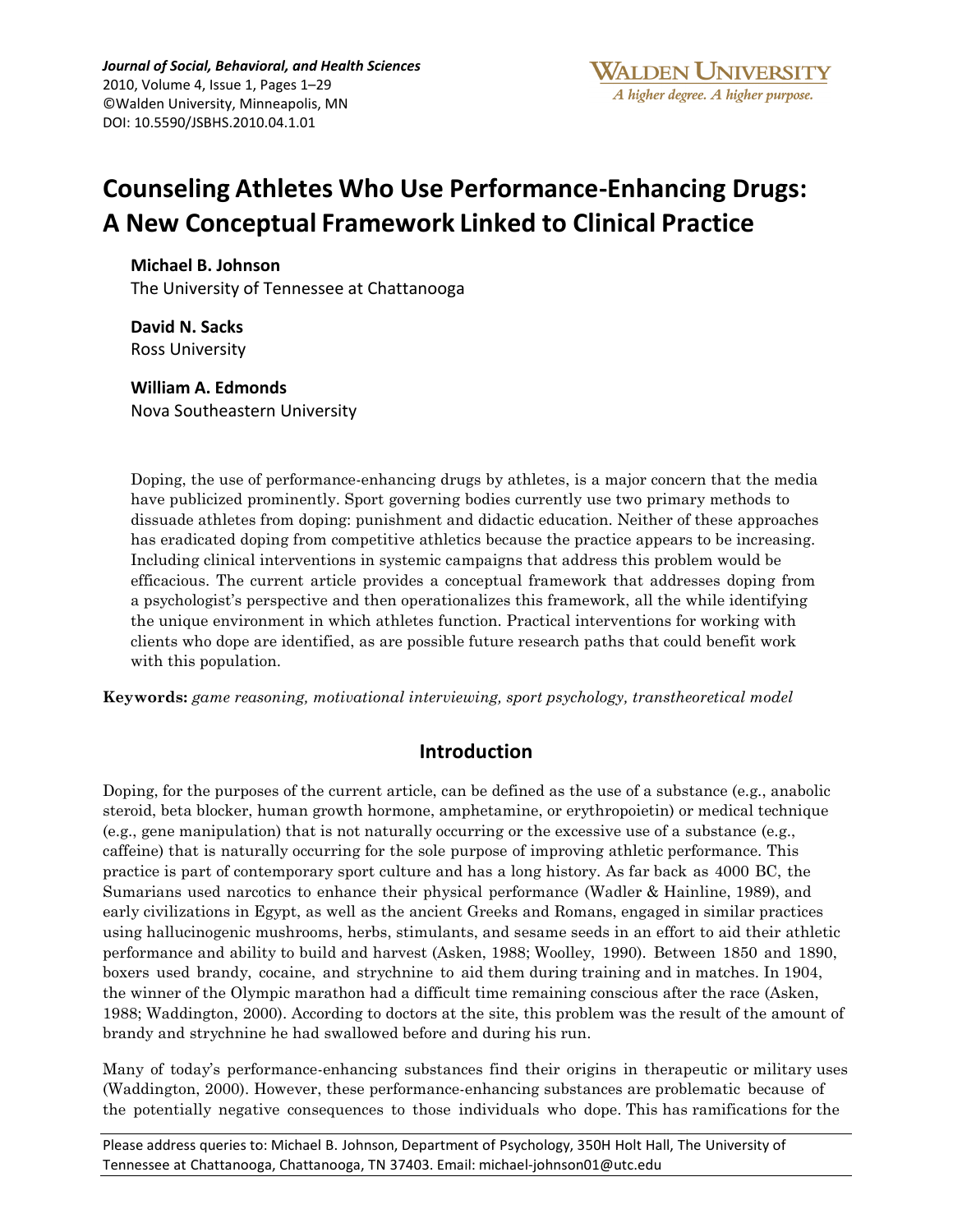well-being or countries such as the United States, where the National Institute on Drug Abuse (2000) reported a five- to sixfold increase in the prevalence of anabolic steroid use among high school students in the 1990s. Although the World Anti-Doping Agency (WADA, 2006) documented prevalence rates of around 2%, much higher rates were apparent at the 1998 Tour de France (Dauncey & Hare, 2003), with support for rates of up to 45% at the 2000 Tour de France having been identified (Bahrke & Yesalis, 2002).

In addition, the 2004 Olympic Games witnessed a twofold increase in the number of positive doping cases (Tsivou et al., 2006). Along with adult usage data, researchers have shown that the use of these substances by adolescent athletes is on the rise (Calfee & Fadale, 2006). For example, Italian youth were documented at 1% to 2% in one study by Rossi, Abate, Braganò, and Botré (2009), with a group of Canadian adolescents reporting similar prevalence rates (Melia, Pipe, & Greenberg, 1996). Koch (2002) estimated that depending on the sport and substance, 8% to 15% of U.S. high school athletes use some performance-enhancing substance. Koch also estimated that the market value for the legal performance-enhancing substance industry in the United States was \$30 billion in 2000.

Contemporary athletes ply their craft in an environment heavily influenced by the public, the media, politicians, and sport governing bodies. Policies adopted by groups in these latter two categories aver their interest in clean sport, a level playing field, or fair play (Asken, 1988; Todd, 1995; WADA, 2003; Waddington, 2000; Wadler & Hainline, 1989). Currently, two of the more frequently implemented methods designed to ameliorate doping are punitive (i.e., drug testing followed by punishment if the test is positive) and educational (e.g., ATLAS, ATHENA, and the U.S. Anti-Doping Agency, 2010). However, these policies have not reached their stated objective of eradicating doping1 (Kayser, Mauron, & Miah, 2007) because the use of performance-enhancing drugs continues to be prevalent (Simon, Striegel, Aust, Dietz, & Ulrich, 2007; Waddington, 2000).

Although current interventions target doping behavior as their critical aim, the ultimate focus for athletes is their performance. In other words, doping is simply a means to an end, namely, improved performance and enhanced competitiveness. Until the attitude underlying the behavior is the focus of the selected intervention, we believe that doping will continue. Other researchers have concurred. For example, Petróczi (2007) stated that "anti-doping policies should consider attitudes or orientations toward the specific target end" (p. 1). Petróczi continued, "Sport governing bodies and anti-doping organisations need to recognise that [from the athlete's perspective] using performance enhancements may be more of a rational, outcome optimizing behaviour than deviance" (p. 1).

Most athletes who choose to dope do so despite being aware of the harmful, risky, and possibly lethal impact of their decisions (Sjöqvist, Garle, & Rane, 2008). Depending on the substance used, the amount ingested, and one's gender, doping can lead to decreased testicular size, reduced hormone production and masculinization in women, liver dysfunction, impotence, diabetes, and arthritis; thromboembolisms, cerebrovascular accidents, myocardial infarction, tremors, and stroke; dissociation with reality; and a number of other physical and psychological maladies (Mellion, Grandjean, & Ruud, 1999; Wadler & Hainline, 1989). In addition, doping is more prevalent among individuals with greater doping specific knowledge (Wanjek, Rosendahl, Strauss, & Gabriel, 2007). This dissonance between some athletes' knowledge and behaviors has puzzled researchers (Asken, 1988; Gorn & Goldstein, 1993; Todd, 1995; Ungerleider, 1999; Waddington, 2000; Yesalis, 1998). Therefore, based upon the fact that (a) systematic efforts are currently employed to eradicate doping, and (b) a large number of athletes continue to engage in doping despite their knowledge of the deleterious, it appears that there

%%%%%%%%%%%%%%%%%%%%%%%%%%%%%% %%%%%%%%%%%%%%%%%%%%%%%%%%%%

<sup>&</sup>lt;sup>1</sup> Regarding educational programs, the ATLAS (Adolescents Training and Learning to Avoid Steroids; Goldberg  $\&$ Elliot, 2005; Goldberg et al., 2000) and ATHENA (Athletes Targeting Healthy Exercise and Nutritional Alternatives; Elliot et al., 2004) programs supply encouraging results. However, these results are via self-report measures and require further validation.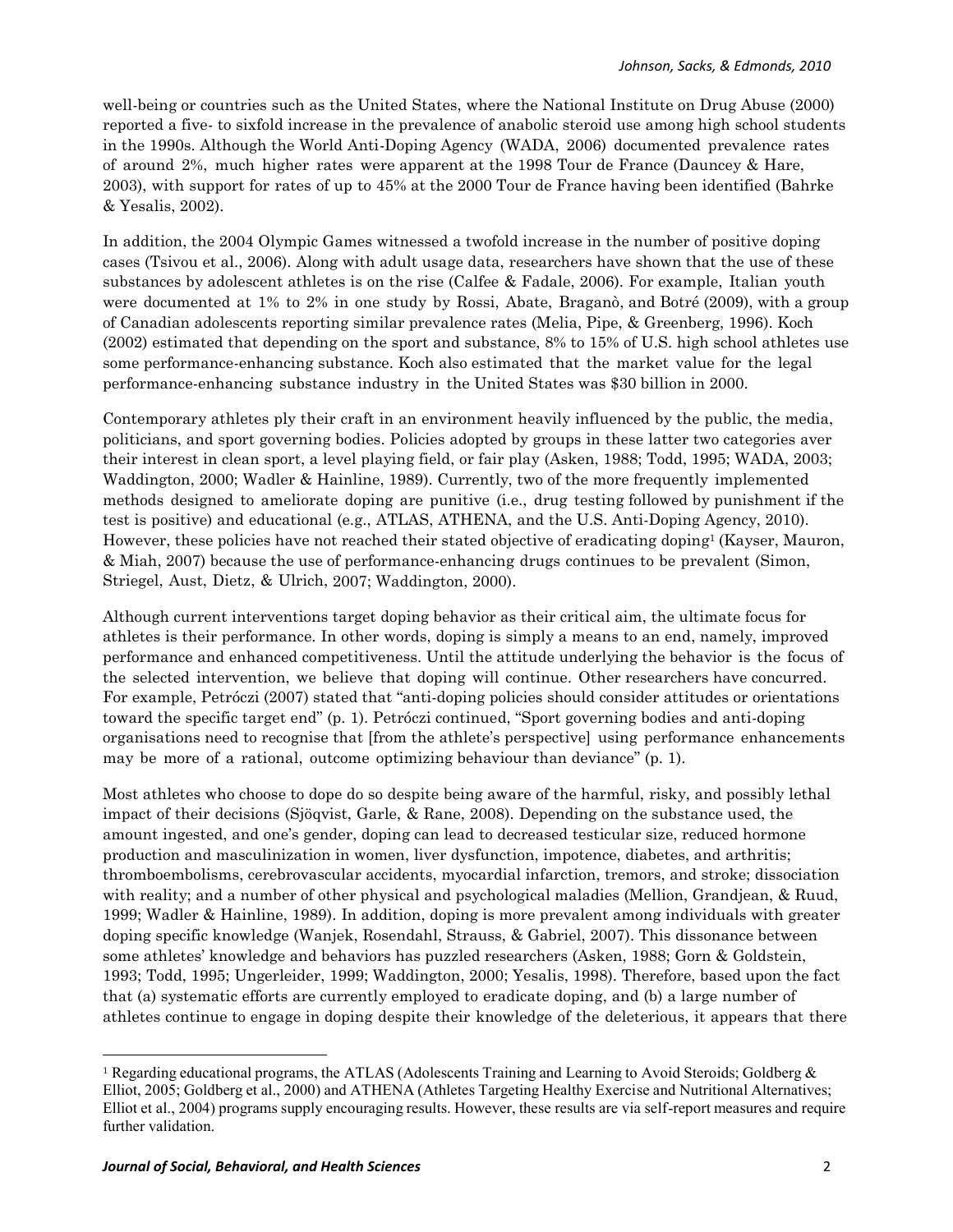is a need to improve the understanding of how psychologists may conceptualize doping behavior and operationalize their work with clients who dope.

Psychologists who are familiar with the unique environment of competitive sport (Anderson, Van Raalte, & Brewer, 2001) and the ethical service delivery issues pertaining to clinical work with this population (Hays, 2006; Moore, 2003) can play an efficacious role with athlete-clients such as those addressed herein. Although a number of book chapters and articles have been dedicated to clinical performance enhancement work (e.g., Harmison, 2006; Tenenbaum & Eklund, 2007), the extensive literature review that we performed did not uncover any articles addressing professional practice with those who dope. The purposes of the present article are to provide a framework for conceptualizing cases of doping and to illustrate how this framework may guide practice, thereby providing support for psychological intervention as an alternative or addition to current punitive and educational programs.

#### **Conceptualization**

In 1997, Bamberger and Yaeger conducted a survey that provided some insight into the minds of Olympic athletes relative to doping, their performances, and the consequences of their behaviors. Participants were asked whether they would use performance-enhancing drugs under the following hypothetical conditions: (a) They would not be caught, and (b) their use would result in a victory. Of the 198 athletes who participated, 195 responded "yes." A second question asked these same athletes whether they would engage in this behavior if there were one added caveat, namely, that they would die within 5 years. One hundred and twenty (60.6%) of the respondents reported that they would still use performance-enhancing drugs. Among these elite athletes, knowledge of the extreme negative psychological and/or physical effects of doping appeared to have had little impact on their self-selected behavior.

Anshel (1991) documented reasons for athletes engaging in doping, including their desire to be competitive, increase their physical strength, reduce pain, relax, self-protect in reaction to subjectively perceived expectations of others, and cope with stress. Among many athletes, self-worth is heavily influenced by athletic successes and failures (Di Paula & Campbell, 2002; Flett & Hewitt, 2002; Hewitt & Flett, 1991). Thus, doping behavior may be understood within a number of relevant theoretical frameworks, three of which we briefly discuss here. First, the use of performance-enhancing drugs likely improves an athlete's self-efficacy, which is a central tenant of social cognitive theory (SCT; Bandura, 1997). Athletes' perceptions that they can perform a task and that performing the task will result in a desired outcome play a large role in their selected behaviors (Bandura, 1977, 1982, 1995).

Second, the expectancy-value theory (EVT; Feather, 1982), a component of SCT, posits that the stronger individuals perceive a link between their behavior and a specific outcome (e.g., an improved performance), and the more that they value the outcome, the greater is the motivation to engage in the behavior. However, this motivation to achieve an outcome becomes exceedingly extrinsic and less intrinsic (Deci, Koestner, & Ryan, 1999; Rawsthorne & Elliot, 1999). That is, as athletes' beliefs that doping is positively correlated with an extrinsic reward, the more likely it is that the athletes will dope, and the less intrinsically motivated athletes become.

Third, social determination theory (SDT; Deci & Ryan, 1985, 1991) claims that all human behavior is the result of fluctuating levels of external and autonomous regulation. Someone who feels self-governed rather than imposed upon by an external force will experience more stable and enduring behaviors and greater well-being (Ryan & Deci, 2000). We expand on these perspectives next by incorporating concepts from game reasoning (Bredemeier & Shields, 1986) and an adaptation of Cloninger's (1987) model of substance abusers.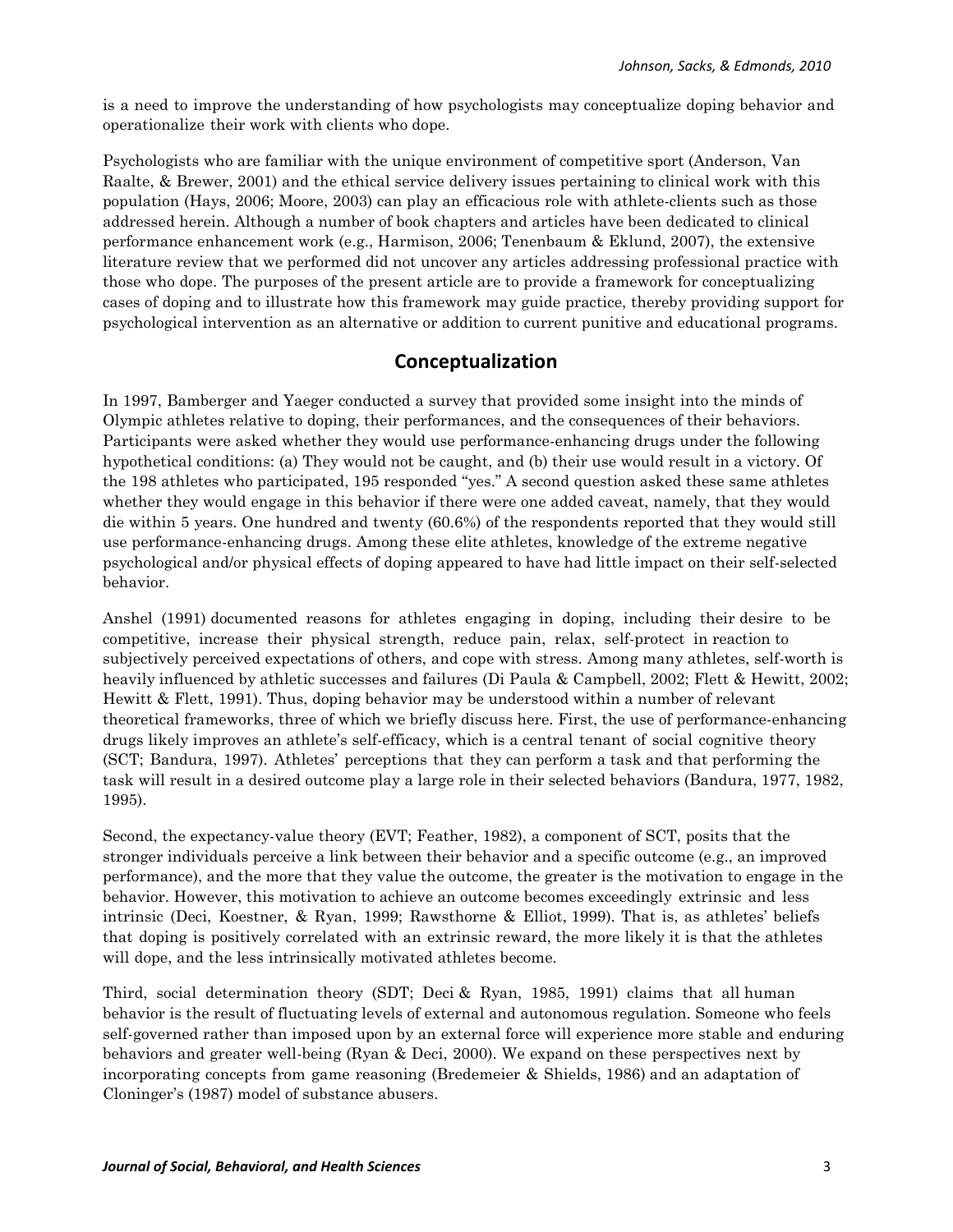### **Game Reasoning**

By definition, competitive athletes are interested in outperforming others. According to game reasoning (Bredemeier, 1995; Bredemeier & Shields, 1984, 1986) athletes are susceptible to identifying so heavily with their sport that the "game" extends beyond the play clock. Game reasoning is exacerbated by athletic experiences that are almost exclusively zero-sum in nature (i.e., someone wins, and someone loses), encouraging athletes to emphasize their self-interest. If all preparation is "part of the game," then competitors who are able to circumvent their governing bodies' rules through doping in order to outperform rivals is similar, in many athletes' minds, to a player hiding something from the referee (e.g., a baseball pitcher throwing a spit ball or an American football player "trapping" a pass). It is important to note that many individuals who become adept at violating the rules of the game without being caught are otherwise compliant with the rules and laws of the larger society (Bredemeier, 1995; Bredemeier & Shields, 1984, 1986; Schmitz, 1976).

Similar to Brehm and Cole's (1966; Brehm & Brehm, 1981; Dillard & Shen, 2005) theory of psychological reactance (i.e., the opposite of the preferred response is chosen when an individual subjectively perceives a loss of freedom), game reasoning can be a very powerful predictor of behavior. That is, when athletes feel that they are being subjected to social forces that limit self-direction (i.e., autonomous regulation), they may respond in a manner contrary to what is desired (e.g., continuing to dope, even when a positive drug test would result in losing one's professional livelihood). When conceptualized from the sport psychology perspective of game reasoning, the current punitive system designed to inhibit performance-enhancing drug use may actually promote athletes' doping behavior. By setting themselves in opposition to drug [ab]using athletes, governing bodies may be stimulating competitive behaviors in those individuals who are the most skilled at competing. By extension, when athletes collectively accept that thwarting the governing body is "part of the game," they may compete against each other to find increasingly deceptive means of doing so. Thus, a punitive approach may be more likely to inhibit, not facilitate, an antidoping agenda.

Social influences, such as those found in game reasoning, can be placed into three categories: compliance, identification, or internalization (Kelman, 1961). Some doping eradication practices focus primarily on compliance (i.e., attempting to effect an overt behavioral change via the obtainment of a reward or the avoidance of a punishment). However, such methods that have a goal of long-term behavioral change are quite ineffective (Laub & Sampson, 1995). Further adding to the challenge of effectively eradicating doping with punishment is the social milieu in which sports tend to reside. When the number of participants is large, as in many sports, and when there are limited tangible rewards, there is a very poor likelihood of a resultant prosocial behavior such as fair play (Glance & Huberman, 1994; Komorita & Parks, 1995).

Essentially, approaches based upon compliance elicit behavioral changes that last only as long as the reward or punishment exists, that is, extinction can and does occur (Skinner, 1953). Additional evidence of this failure has been found in recent media reports. For example, ESPN (2008) reported that the head of the U.S. Olympic Committee said, "We want to be in a place where we can stay ahead of cheaters," (¶ 10) and one of the world's leading antidoping scientists reported, "They've been doing testing for 25 years" (¶ 15). The phrase "stay ahead" implies competition, whereas the second quote provides some temporal perspective. For a quarter of a century, these efforts have been active, yet the reality is that doping continues.

When we consider how highly competitive athletes might view the traditional compliance-oriented approach used by many antidoping programs, we would expect many of them to perceive the intervention as a challenge, which may actually arouse athletes' competitive fire. Competent clinicians understand the importance of considering a client's perspective before proceeding with an intervention. Cloninger (1987) provided one of the many models of a substance abuser that when coupled with game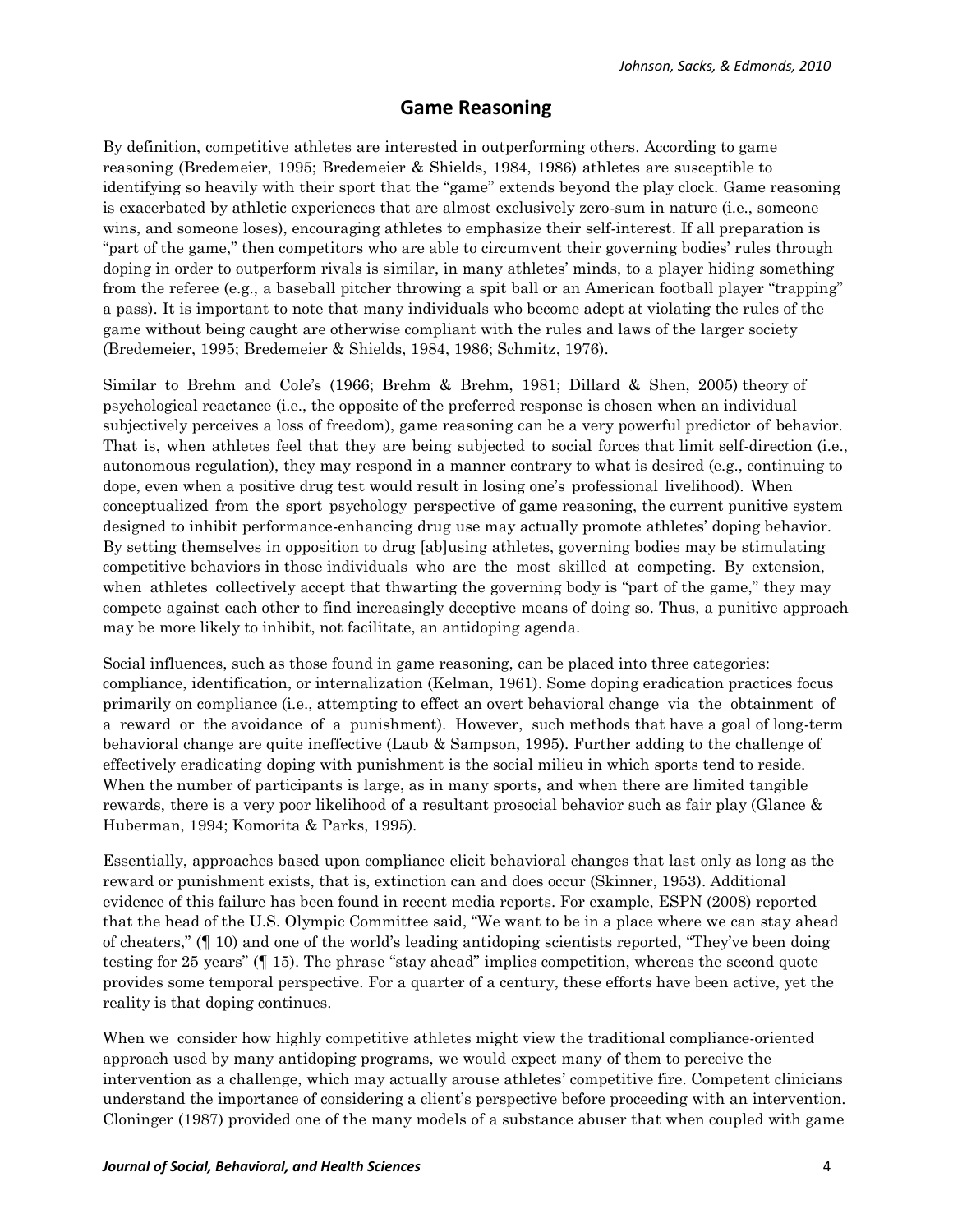reasoning can serve as a useful conceptual framework to guide psychologists' clinical practice with clients who dope. It is important to note that we are not advocating for any single conceptualization of one's clients. However, Cloninger's model provides a succinct conceptualization that is congruent with the sport psychology and social psychology literature presented thus far and has found support in more recent literature (Cunningham-Williams et al., 2005; Grucza et al., 2006).

# **Cloninger's\*Model\*of Substance Abusers**

A number of models in mainstream psychology provide succinct conceptualizations of addictive behavior. Some of these models specifically address drug usage. Cloninger's (1987) model identifies three intrapersonal psychological variables that play a role in alcoholism: novelty seeking, harm avoidance, and reward dependence. Table 1 illustrates the differences among Cloninger's Type I/A and Type II/B personality types. We expanded on Cloninger's model by adding a third type, Type III/C.

According to Cloninger (1987), Type I/A abusers ingest substances to cope with distress and/or anxiety by escaping. These people are construed as low in novelty seeking, high in harm avoidance, and high in reward dependence. Type II/B abusers ingest substances to fulfill their subjective needs for excitement and stimulation. These individuals behave in a manner that allows them to engage in disinhibitory behaviors. They are high in novelty seeking, low in harm avoidance, and low in reward dependence. If one entertains the notion that doping also represents a type of addicted and disordered behavior, then athletes who dope may constitute a third type of substance abuser: Type III/C.

A Type III/C abuser is conceptualized as one who consumes substances to get ahead of rivals and who likely exhibits high novelty seeking, low harm avoidance, and high reward dependence. High levels of reward dependence are akin to overemphasizing winning (i.e., the outcome), which has been argued as contributing to behaviors such as aggressiveness, taking short cuts, or cheating (Ntoumanis & Biddle, 1999). One also might suspect that for competitors who view risk and personal sacrifice in their sports as paramount, the potential harm involved in using performance-enhancing drugs may actually serve as a point of pride in that it demonstrates a willingness to risk what others may not. Being aware of this possibility can help practitioners to effectively investigate the clients' perceptions as they relate to each of the three factors in Cloninger's (1987) model, thereby aiding the selection of an appropriate intervention strategy.

Table 1 illustrates another potentially important issue that is highly congruent with game reasoning. Athletes, particularly elite athletes, may feel challenged by rules. That is, Type III/C individuals may be more likely to seek novel challenges (i.e., high novelty seeking) and their associated rewards (i.e., high reward dependence), while being rather low in levels of concern regarding undesirable outcomes (i.e., low in harm avoidance). Punitive consequences, such as those emphasized by various sport governing bodies, may be a motivator for some athletes as they attempt to avoid getting caught and not, as is likely perceived by the policymakers, comply with externally dictated forces (Aronson, 1995).

| Audition of a rima rype (iii) c) |                 |                |                   |
|----------------------------------|-----------------|----------------|-------------------|
| Personality Type                 | Novelty Seeking | Harm Avoidance | Reward Dependence |
| I/A                              | $_{\text{Low}}$ | High           | High              |
| II/B                             | High            | Low            | Low               |
| III/C                            | High            | Low            | High              |

**Table\*1:** *Cloninger's (1987) Characteristics of Substance Abusers (Types I/A and II/B) With the Addition!of!a!Third!Type (III/C)*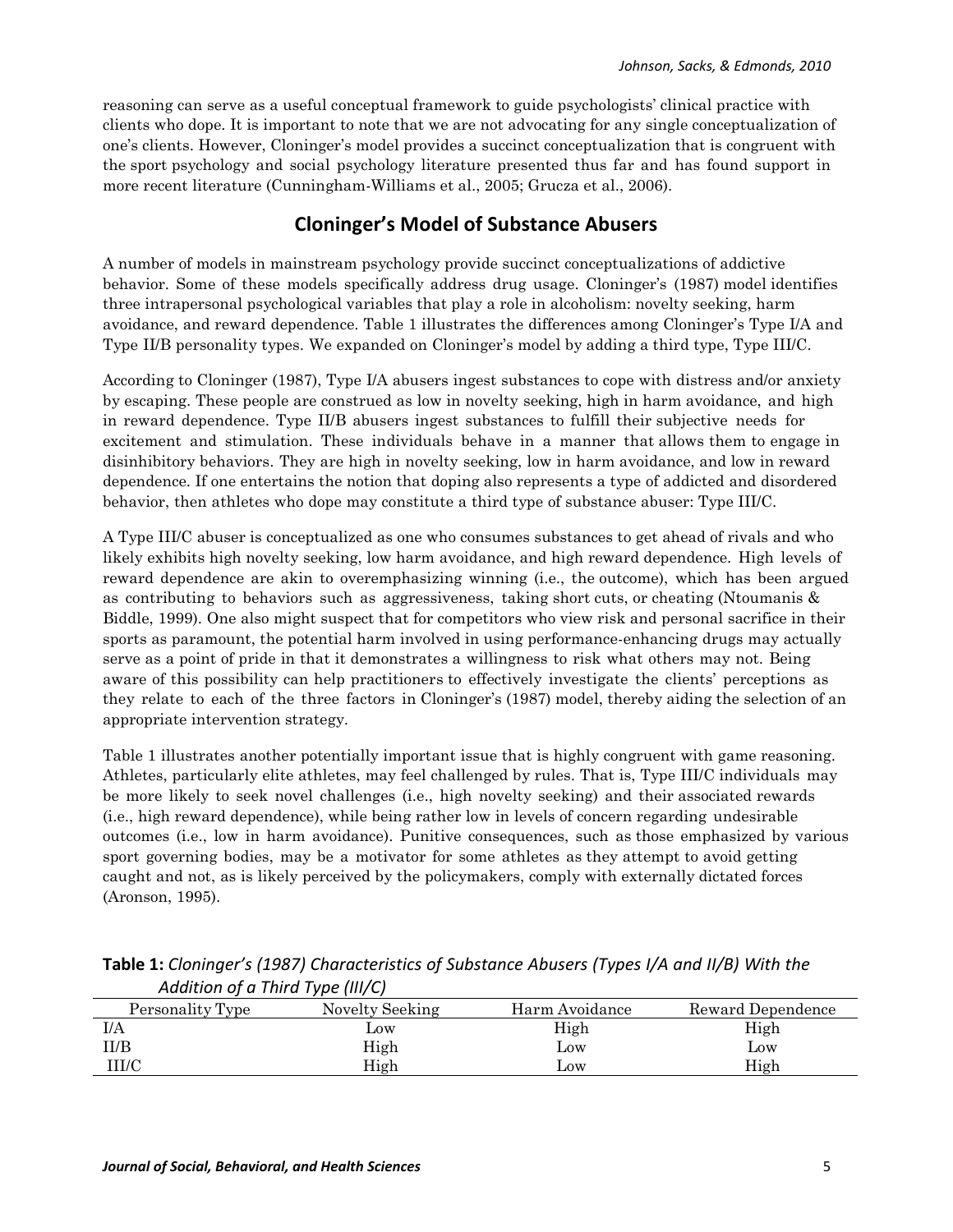Sport psychology researchers also have recognized that the current most popular procedures for eradicating doping in sport are flawed and that other more efficacious methods are in order. For example, Strelan and Boeckmann (2003) identified that athletes who dope are more likely to abstain if intervention strategies based upon moral reasoning were used, rather than the current practice of emphasizing penalties, sanctions, or threats. Therefore, the optimal solution to decrease doping may lie not in challenging athletes with rules and sanctions, but by working with them to develop a mutually acceptable social contract or via clinical strategies that address their clients' incongruent cognitions (e.g., knowledge of detrimental effects of performance enhancing drugs) and behaviors (i.e., doping).

The threat of severe punishment for doping actually may increase individuals' self- justification of their current behavior and lessen the perpetrators' feelings that the sanctioned behavior itself is wrong or harmful. An alternative is to create situations where low levels of threat are perceived, which then results in higher levels of compliance. These perspectives deserve serious consideration because they are related directly to clinical practice via the selection of appropriate intervention strategies. Clinical techniques that are congruent with SCT, EVT, and SDT will allow athletes who dope the opportunity to construct, be aware of, and evaluate their own internal justification system, and they also will be a step toward helping them to develop a permanent, positive, and congruent set of values and behaviors (Aronson & Carlsmith, 1963; Freedman, 1965; Sears, Whiting, Nowlis, & Sears, 1953). It is a presentation of some of these techniques that we turn to now.

# **Selection of an Intervention\*Strategy**

Individuals' behaviors within a society can provide strong insight regarding that society's interests and values. As an example relevant to doping, in 2004, the U.S. Food and Drug Agency (FDA) banned overthe-counter purchases of ephedra, a weight-loss aid popular at the time. Ephedra is known to have a number of harmful side effects, including death (e.g., Baltimore Orioles pitching prospect Steve Belcher in 2003), yet, a large number of people, despite being warned of the risks, purchased this drug because of its effectiveness in aiding weight loss. Sales of the drug were never higher than immediately prior to the ban's implementation. The healthiest known weight- loss method continues to be a well-planned exercise regimen coupled with a reasonable diet (Campbell & Hesketh, 2007; Pollan, 2003). However, this regimen is not necessarily the most popular path. It is possible that society as a whole emphasizes, and perhaps values, methods of goal achievement that are consistent with the Type III/C abuser described herein, insofar as Western culture emphasizes high reward dependence (e.g., quickly lose weight while minimally changing one's lifestyle) and low harm avoidance (e.g., a willingness to risk severe physical trauma). This provides some insight into the setting within which athletes live. It currently may not be possible for athletes who use, or who are planning to use, performanceenhancing drugs to comprehend the need not to do so, particularly if they perceive that many others are doing it. This is possibly congruent with other self-harmful behaviors (e.g., tobacco use as a means of weight maintenance by young women in cultures that value female thinness).

The two clinical frameworks discussed here are Prochaska and DiClemente's (1983; Prochaska, DiClemente, & Norcross, 1992) transtheoretical model (TTM) and Miller and Rollnick's (2002) motivational interviewing (MI) technique, both of which are congruent with SCT, EVT, and SDT. In addition, the TTM and the MI technique have empirical support of their effectiveness when applied to problematic behaviors similar to doping, such as smoking cessation, exercise adherence, and drug abuse (Prochaska & DiClemente, 2005; Williams et al., 2002; Williams, McGregor, Zeldman, Freedman, & Deci, 2004). Moreover, this discussion is not intended to be exhaustive, but introductory, because we recognize that other potentially effective clinical strategies could be used with clients who dope.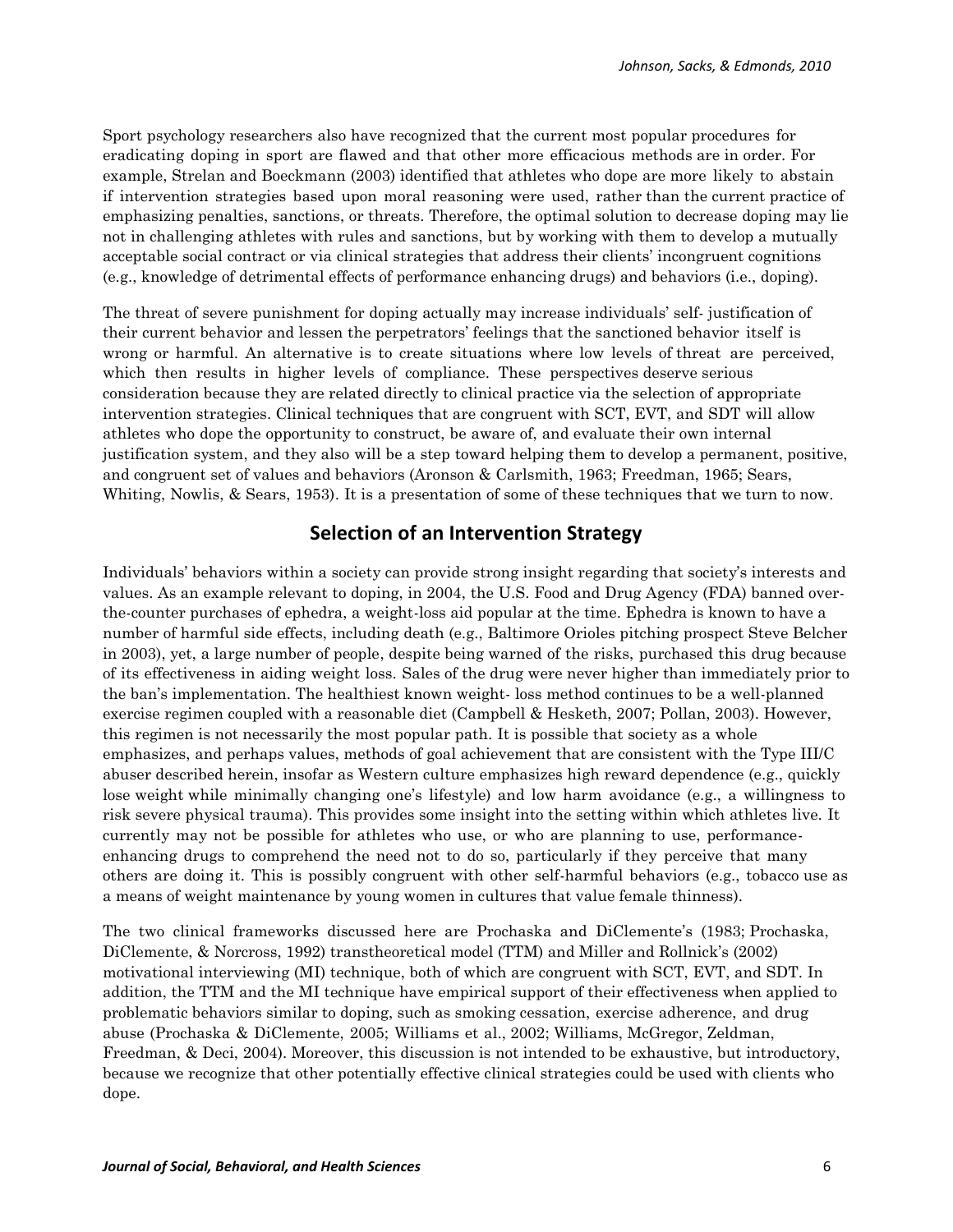The TTM includes five stages of change: precontemplation, contemplation, preparation, action, and maintenance. An integral tenant of this model is the concept of change over time (i.e., people move through stages of change relative to substance abuse). For example, if doping behavior has any similarity to smoking, then a majority (i.e., 80%) of the individuals who dope are in the precontemplation and contemplation stages, whereas 20% are in the preparation stage (Velicer et al., 1995). In these early stages, individuals tend to resist internalizing any external feedback regarding high-risk behaviors, that is, the individuals who do not recognize that doping is problematic may be described as resistant, unmotivated, or not ready for behavioral change. Current antidoping programs are not appropriate for such individuals because the interventions inherent in these programs do not match the athletes' level of readiness, leading to poor outcomes. Even if athletes who dope acknowledge that they are engaging in risky behavior, they do not have sufficient motivation to alter that behavior.

If clinicians choose to implement the MI technique with clients who dope, then those professionals will essentially be implementing a "client-centered, directive method for enhancing intrinsic motivation to change by exploring and resolving ambivalence" (Miller & Rollnick, 2002, p. 25). However, direct coercion or persuasion is avoided. In the MI technique, the clinicians helps the clients to identify and elaborate on their desire to change behavior (e.g., doping) while providing support and alternative views or behavioral options (Miller, 1983). Although not exclusive to the MI technique, there are four essential, underlying components to this approach: clinician empathy, discrepancy development, rolling with resistance, and the encouragement of self-efficacy (Miller & Rollnick, 2002). Clinician empathy allows clients to feel accepted and validated, which leads to increased chances of successful treatment (e.g., Valle, 1981). When developing discrepancy, clinicians and clients actively explore the risks and benefits of the clients' current behaviors while the clinicians continue to provide empathy and a supportive environment. During this process, the clinicians essentially help the clients to clarify conflicts among their values, motives, interests, and behaviors.

Although it may not always arise in a conspicuous manner, resistance likely will occur at some point. When it does, according to the MI technique, it is vital that clinicians avoid arguing with the clients because it likely will elicit reactance, thus exacerbating resistance to change. This is not to say that proposing alternatives is avoided; rather, those alternatives should not be imposed on the clients. In other words, clinicians should propose, not impose. The ultimate goal of the MI technique is to have the clients embrace and internalize responsibility for arguing to change their current doping behavior.

Finally, the MI technique allows clients to believe that they can overcome the challenge of changing the current doping behavior and handle the resultant impact on athletic performance. For example, given some athletes' levels of commitment to success, in order to develop the motivation to change behavior, athletes who dope may first need to shift their perspective from a willingness to do whatever it takes to win to an admission that they would use performance- enhancing drugs only if they were incapable of succeeding without them. Helping the clients to improve their self-efficacy in light of concerns such as this will be beneficial to the clients' future doping-free behavior and adherence to that behavior (see Bandura, 1997, for a full review of self-efficacy). Overall, when clients sense that they have a choice that is free from external pressure and coercion, they are more likely to implement and maintain a new behavior (Ryan, Deci, & Grolnick, 1995). The MI technique is highly congruent with this SDT perspective.

When performing clinical work with athletes who dope, clinicians must keep in mind the ambiguous feedback provided to them daily. For example, a number of newspaper articles decried "baseball's darkest day" when Barry Bonds was indicted by a U.S. Grand Jury for his doping behavior and for lying about it. However, the same media reporting such news pay major league baseball to televise their games, which are attended by a significant number of fans (i.e., the public) each year. While Manny Ramirez, a star player for the Los Angeles Dodgers, major league baseball team, was serving a 50-game (major league only) suspension for violating baseball's substance abuse policy, he played in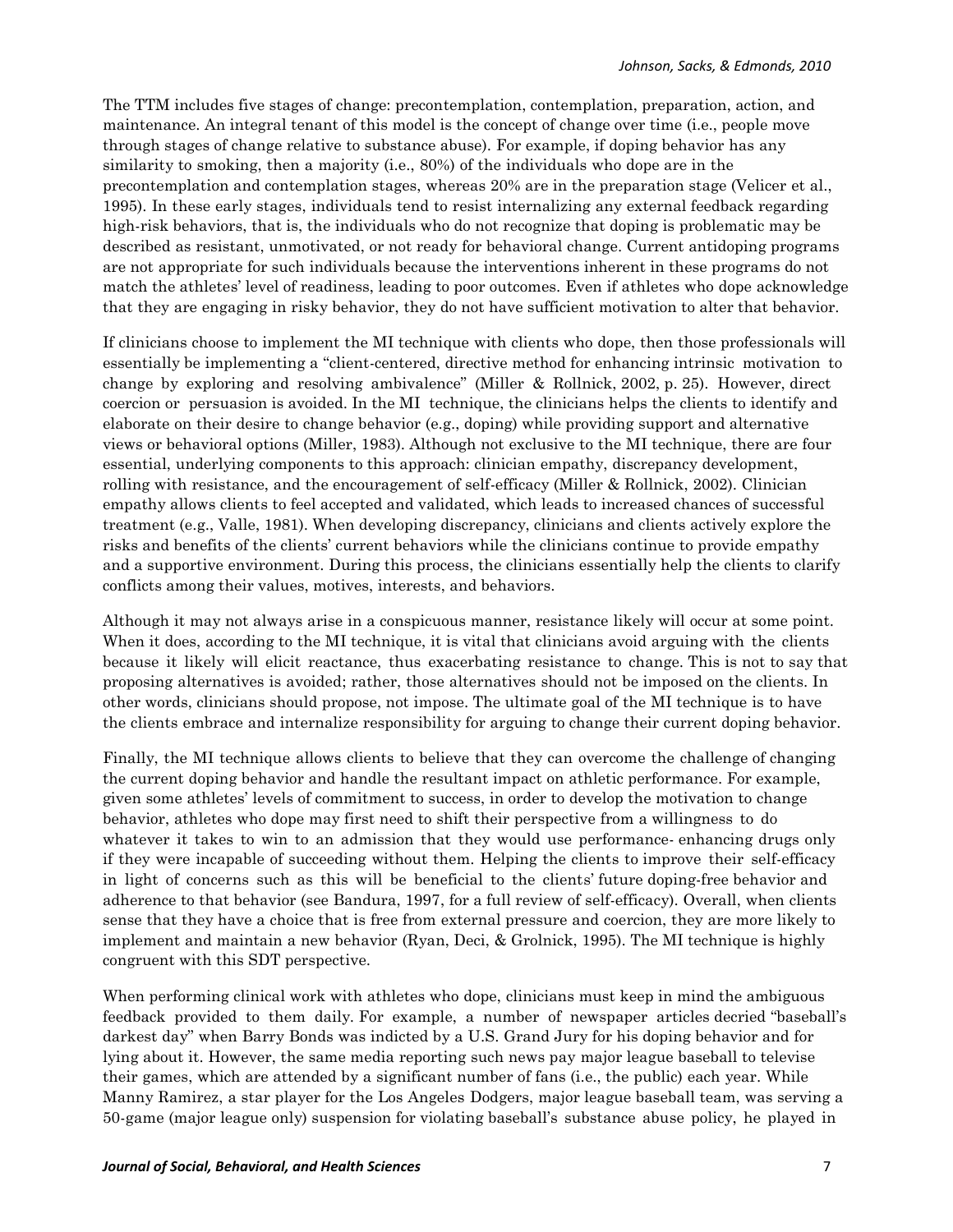a number of minor league games (Hernandez, 2009). One of these minor league teams experienced record attendance for a game in which Ramirez played (Harrison, 2009). If the culture surrounding sport clearly recognized doping as an unambiguous problem, then these two groups (i.e., the media and the public) would not overtly support nor celebrate (e.g., purchase apparel) the achievements of athletes who abuse performance-enhancing drugs.

Contemporary and historical interventions such as being sentenced to perform community service or enter a drug rehabilitation program often seem to assume that individuals are ready for and wish to embrace an immediate and permanent behavioral change, or at least these punitive measures seek to force this readiness upon the target population without evidence of the effectiveness of such interventions. The TTM and the MI technique make no such prejudicial assumption. Both models recognize that different individuals have distinctive values and perspectives that require unique interventions. When participants sense that there is a mismatch among their needs, readiness, and an intervention, then the effectiveness of the intervention is compromised. In contrast, the TTM and the MI technique encourage the use of interventions that match the specific needs and readiness of the individuals involved. Furthermore, present-day action- oriented programs typically use a single, often dichotomous (i.e., the athlete either does or does not dope) measure of outcome as the sole evaluative rubric. Any progress that does not reach this criterion is not recognized. This is particularly problematic, for example, in the early TTM stages (e.g., precontemplation), which is where many athletes who engage in doping behavior find themselves. Progress at this early stage typically does not involve easily observed changes in overt behavior. However, all progress should be recognized within a supportive and empathic environment within each stage in order to facilitate effective treatment.

# **Conclusion**

Athletes at a variety of performance levels encounter numerous positive social, physical, and selfevaluative reinforcers, including money, medals and trophies, attention, or a historical legacy. Often, dissonance exists between the reality of a sport's culture and its stated ideals. We propose that performance-enhancing drug users are highly motivated to seek novelty, are primarily interested in the outcome, and remain relatively disinterested in potential harm. Although further research is needed to test this hypothesis, if one assumes that some members of this population fit this profile, then contemporary interventions that emphasize the potential harm in doping (e.g., punishments or poor health) clearly do not appeal to the subjective needs of the target audience.

In contrast, interventions that facilitate athletes' exploration of (a) who they are as people; (b) why they compete; and (c) the purpose of competition in their lives (e.g., challenge, interest, or motives) will likely prove more effective. Clinicians who practice with this awareness and who advocate for congruent public and private sector policies will be facilitating positive mental, emotional, and physical health. Recent sport psychology literature has suggested the value of such an approach (Donahue et al., 2006). Providing an empathic, nonjudgmental, and nurturing environment in which clients are free to (a) improve their self-awareness, (b) critically evaluate their environment, and (c) experience dramatic relief will aid the clients in their movement toward self-selecting nondoping behaviors.

The WADA (2003) reported that "doping is fundamentally contrary to the spirit of sport" (p. 3). If doping were considered fundamentally contrary by all, then it would not be nearly the ubiquitous problem that it has become. Clearly, some athletes, as well as their sport-related cultures, perceive at least some constructive relationship between sport and doping.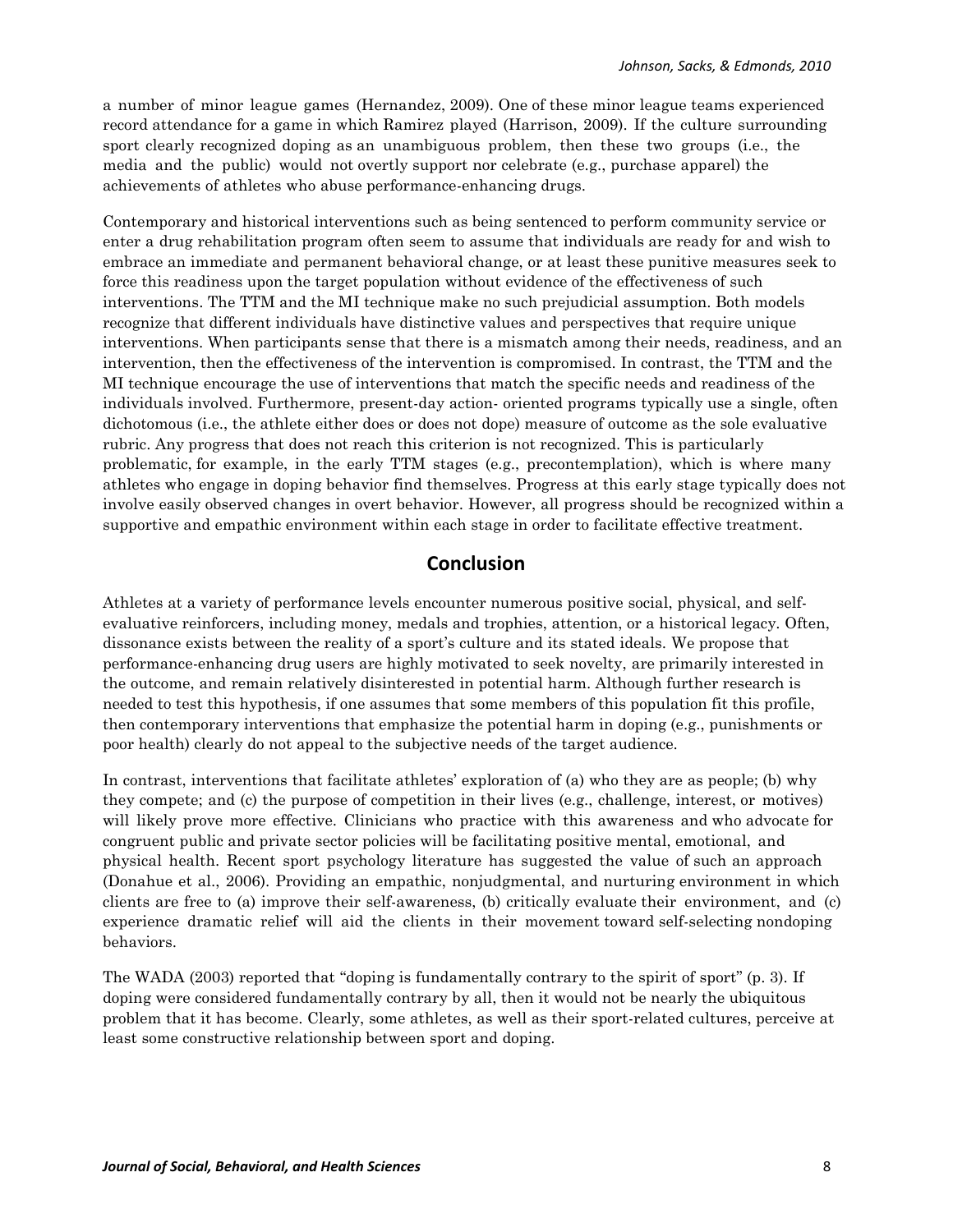# **Summary\*and Future Research**

Doping in sports has increased significantly since the middle of the  $20<sup>th</sup>$  century (Waddington, 2000). In some ways, it is surprising that given the objective information about the deleterious effects of doping, athletes continue to abuse performance-enhancing substances. Calls from such public figures as the president of the United States for ethical and moral adherence do not appear to be effective deterrents. As with a great deal of clinical work involving athlete clients who engage in self-injurious behaviors, complex interpersonal, intrapersonal, social, and environmental factors often are involved (Brown, 2001). These factors likely interact in a systemic fashion resulting in certain behaviors (e.g., doping). Interventions that are proactive and based upon the principles underpinning the TTM and the MI technique have the potential to produce a positive effect on the entire systemic doping decision-making process.

One option for antidoping campaigns is to continue on the current path of punitive consequences and educational programming. However, this is likely to have continued minimal impact, as the current paradigm is conceptually and theoretically flawed. It tends to emphasize following rules for the sake of the rules. When this is the overarching principle, then the moral development of those targeted is likely to be retarded (DeVries & Zan, 1995; Shields & Bredemeier, 2007). Interventions based on sound theory and scientific investigations of substance abuse have the potential to effectively decrease the prevalence of doping behavior by augmenting programs currently in place. For example, the NCAA now includes programs designed to deal with gambling and drugs. However, a program that is directed only at the athletes' behaviors, while ignoring their perceptions and cognitive distortions, will likely be ineffective. Interventions that address these factors via empirically supported approaches are recommended. The TTM and the MI technique have been shown to be effective clinical interventions relative to alcohol abuse, smoking cessation, exercise adherence, and chemical dependency (Prochaska & DiClemente, 2005; Williams et al., 2002, 2004).

Future research that explicitly attempts to clarify athletes' subjectively perceived affect, cognitions, and behaviors relative to doping is encouraged. Research that evaluates the moral development of athletes who dope in comparison to those who do not by specifically evaluating differences in game reasoning factors (Shields & Bredemeier, 2007) will further the understanding of clinically relevant conceptualizations of these clients' perceptions. Research that evaluates the level of doping athletes' novelty seeking, harm avoidance, and reward dependence will be beneficial. Studies in these areas may provide additional conceptual clarity for those professionals who provide clinical services to this population. Resultant data can then be used to support or refute the efficacy of certain clinical antidoping interventions. For example, an analysis of the progress within one stage of the TTM and the ways in which athletes transition from one stage to the next will help to determine whether the intervention is more successful with some individuals than with others, or with individuals in one stage, but not with individuals in another stage.

Finally, the link between attitudes and behaviors is not strong (Ajzen, 1991; LaPiere, 1934). Assumptions that everyone should have the same attitude and behavior based upon a single objective reality neglect individuals' subjective perceptions and subsequent behaviors. The punitive measures and educational programs currently employed to eradicate doping have been largely ineffective. Every competitor's decision to dope must be treated individually. Clients' decisions about past, present, and future doping behaviors are highly individual and complex. To achieve the goal of doping-free sport, policymakers and clinicians must carefully consider the athletes' unique environmental influences, cognitive processes, and affective experiences, as well as the systemic integration of these factors. Without such a thorough approach, the doping era in sport is likely to continue.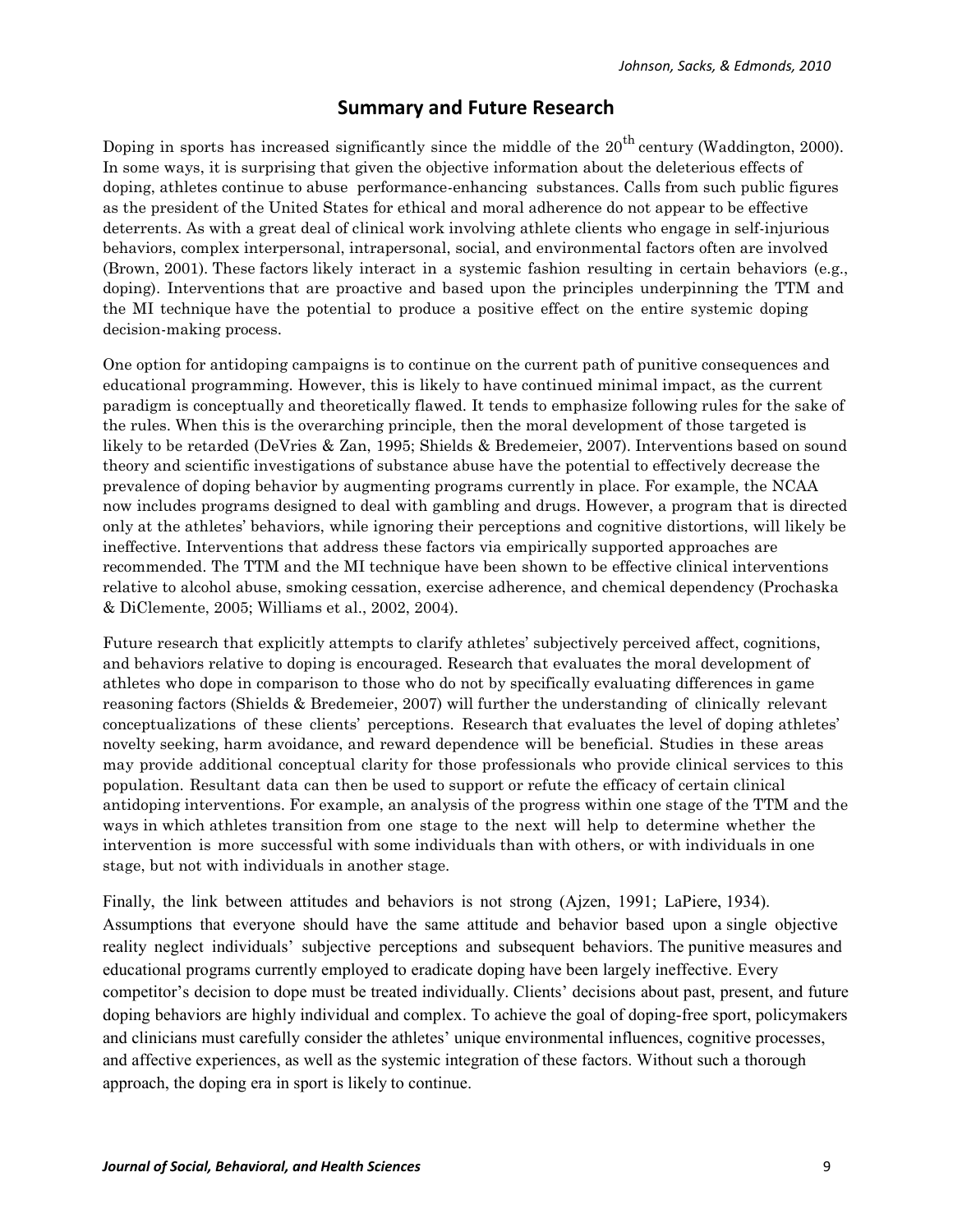#### **References**

- Ajzen, L. (1991). The theory of planned behavior. *Organizational Behavior and Human Decision Processes, 50,* 179–211.
- Anderson, M. B., Van Raalte, J. L., & Brewer, B. W. (2001). Sport psychology service delivery: Staying ethical while keeping it loose. *Professional Psychology: Research and Practice, 32,* 12–18.
- Anshel, M. H. (1991). A survey of elite athletes on the perceived causes of using banned drugs in sport. *Journal of Sport Behavior, 14,* 283–310.
- Aronson, E. (1995). *The social animal* (7<sup>th</sup> ed.). New York, NY: W. H. Freeman.
- Aronson, E., & Carlsmith, J. M. (1963). Effect of the severity of threat on the devaluation of forbidden behavior. *Journal of Abnormal and Social Psychology, 66,* 584–588.
- Asken, M. J. (1988). *Dying to win.* Washington, DC: Acropolis Books.
- Bahrke, M. S., & Yesalis, C. E. (2002). *Performance enhancing substances in sport and exercise.* Champaign, IL: Human Kinetics.
- Bamberger, M., & Yaeger, D. (1997, April 14). Over the edge. *Sports Illustrated, 86,* 60–68. Bandura, A. (1977). Self-efficacy: Toward a unifying theory of behavioral change. *Psychological Review, 84,* 191–215.
- Bandura, A. (1982). Self-efficacy mechanisms in human agency. *American Psychologist, 37,* 122–147.
- Bandura, A. (1995). *Self-efficacy in changing societies.* New York, NY: Cambridge University Press.
- Bandura, A. (1997). *Self-efficacy: The exercise of control.* New York, NY: Freeman.
- Bredemeier, B. J. (1995). Divergence in children's moral reasoning about issues in daily life and sport specific contexts. *International Journal of Sport Psychology, 26,* 453–463.
- Bredemeier, B. J., & Shields, D. L. (1984). Divergence about moral reasoning about sport and life. *Sociology of Sport Journal, 1,* 348–357.
- Bredemeier, B. J., & Shields, D. L. (1986). Game reasoning and interactional morality. *Journal of Genetic Psychology, 147,* 257–275.
- Brehm, J. W., & Cole, A. H. (1966). Effect of a favor which reduces freedom. *Journal of Personality and Social Psychology, 3,* 420–426.
- Brehm, S. S., & Brehm, J. W. (1981). *Psychological reactance: A theory of freedom and control*. San Diego, CA: Academic Press.
- Brown, C. H. (2001). Clinical cross-training: Compatibility of sport and family systems psychology. *Professional Psychology: Research and Practice, 32,* 19–26.
- Calfee, R., & Fadale, P. (2006). Popular ergogenic drugs and supplements in young athletes. *Pediatrics, 117,* 577–589.
- Campbell, K. J., & Hesketh, K. D. (2007). Strategies which aim to positively impact on weight, physical activity, diet and sedentary behaviours in children from zero to five years. A systematic review of the literature. *Obesity Review, 8*, 327–338.
- Cloninger, C. R. (1987). Neurogenetic adaptive mechanisms in alcoholism. *Science, 236,* 410–416.
- Cunningham-Williams, R. M., Cottler, L. B., Womack, S. B., Books, S. J., Przybeck, T. R., Spitznagel, E. L., & Cloninger, C. R. (2005). Prevalence and predictors of pathological gambling: Results from the St. Louis Personality, Health and Lifestyle (SLPHL) Study. *Journal of Psychiatric Research, 39,* 377–390. doi: 10.1016/j.jpsychires.2004.09.002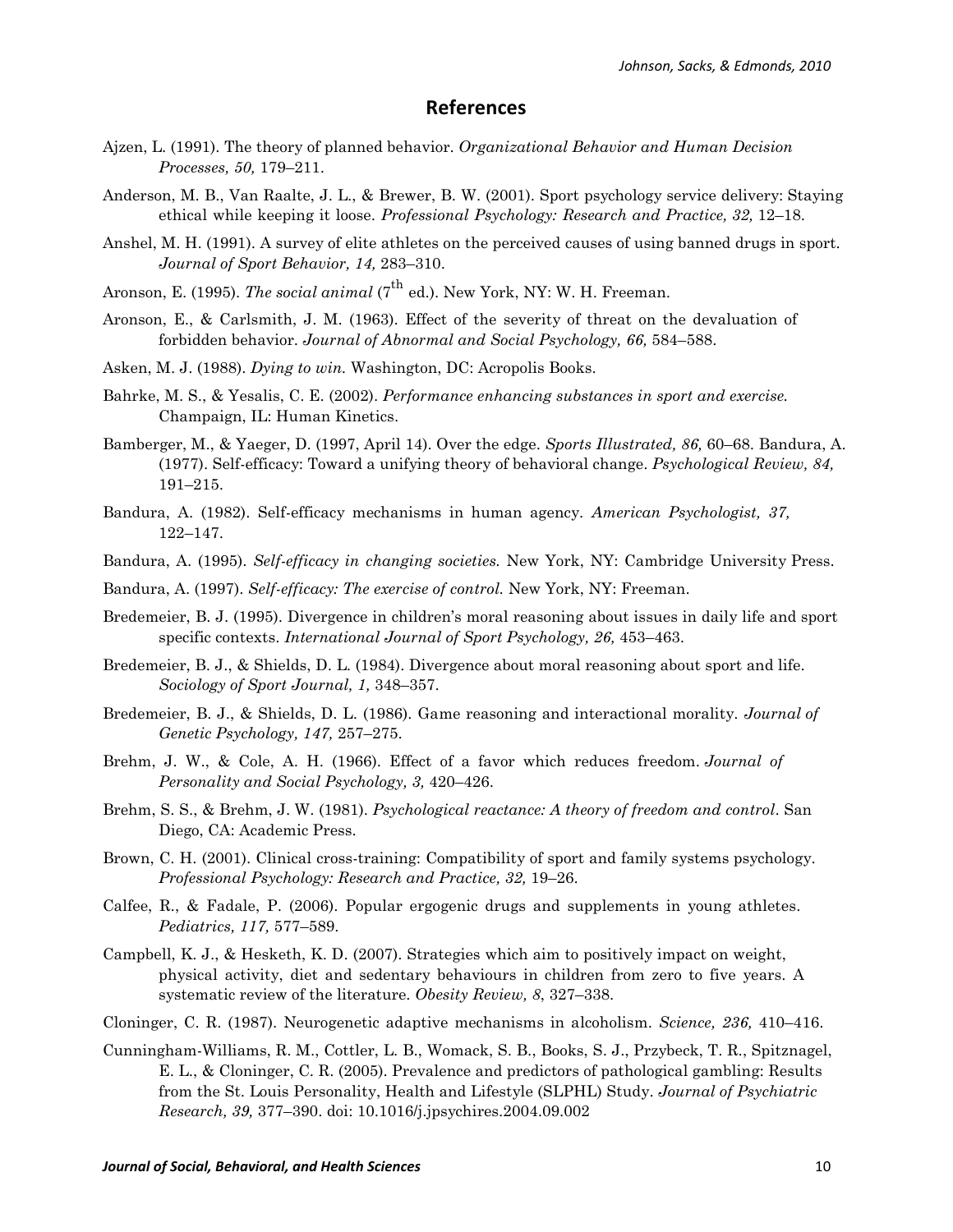- Dauncey, H., & Hare, G. (2003). The Tour-de-France: A pre-modern contest in a post-modern context. *International Journal of History of Sport, 20,* 1–29.
- Deci, E. L., & Ryan, R. M. (1985). *Intrinsic motivation and self-determination in human behavior.* New York, NY: Plenum.
- Deci, E. L., & Ryan, R. M. (1991). A motivational approach to self: Integration in personality. In R. Dienstbier (Ed.), *Nebraska symposium on motivation, Vol 38: Perspectives on motivation* (pp. 237–288). Lincoln, NE: University of Nebraska Press.
- Deci, E. L., Koestner, R., & Ryan, R. M. (1999). A meta-analytic review of experiments examining the effects of extrinsic rewards on intrinsic motivation. *Psychological Bulletin, 125,* 627–668.
- DeVries, R., & Zan, B. (1995, April). *The sociomoral atmosphere: The first principle of constructivist education.* Paper presented at the meeting of the American Educational Research Association, San Francisco, CA.
- Di Paula, A., & Campbell, J. D. (2002). Self-esteem and persistence in the face of failure. *Personality Processes and Individual Differences, 83,* 711–724.
- Dillard, J., & Shen, L. (2005). On the nature of reactance and its role in persuasive health communication. *Communication Monographs, 72,* 144–168.
- Donahue, E. G., Miquelon, P., Valois, P., Goulet, C., Buist, A., & Vallelrand, R. J. (2006). A motivational model of performance-enhancing substance use in elite athletes. *Journal of Sport & Exercise Psychology, 28,* 511–520.
- Elliot, D. L., Linn-Goldberg, L., Moe, E. L., DeFrancesco, C. A., Durham, M. B., & Hix-Small, H. (2004). Preventing substance use and disordered eating: Initial outcomes of the ATHENA (Athletes Targeting Healthy Exercise and Nutrition Alternatives) program. *Archives of Pediatric Adolescent Medicine, 158,* 1043–1049.
- ESPN (2008). *MLB, NFL each give \$3M toward anti-doping research collaborative.* Retrieved from http://sports.espn.go.com/espn/news/story?id=3190548
- Feather, N. T. (1982). *Expectations and actions: Expectancy-value theories in psychology.* Hillsdale, NJ: Erlbaum.
- Flett, G. L., & Hewitt, P., L. (2002). Perfectionism and maladjustment: An overview of theoretical, definitional, and treatment issues. In G. L. Flett & P. Hewitt, L. (Eds.), *Perfectionism: Theory, research, and treatment* (pp. 5–31). Washington, DC: American Psychological Association.
- Freedman, J. (1965). Long-term behavioral effects of cognitive dissonance. *Journal of Experimental Social Psychology, 1,* 145-155.
- Glance, N. S., & Huberman, B. A. (1994). The dynamics of social dilemmas. *Scientific American, 270,*  76-81.
- Goldberg, I., & Elliot, D. L. (2005). Preventing substance use among hihg school athletes: The ATLAS and ATHENA programs. In C. A. Maher (Ed.), *School sport psychology: Perspectives, programs and procedures* (pp. 64–88). New York, NY: Hawthorne Press.
- Goldberg, L., MacKinnon, D. P., Elliot, D. L., Moe, E. L., Clarke, G., & Cheong, J. W. (2000). The adolescents training and learning to avoid steroids program: Preventing drug use and promoting health behaviors. *Archives of Pediatric Adolescent Medicine, 154,* 332–338.
- Gorn, E. J., & Goldstein, W. (1993). *A brief history of American sports.* New York, NY: Hill and Wang.
- Grucza, R. A., Cloninger, C. R., Bucholz, K. K., Constantino, J. N., Schuckit, M. A., Dick, D. M., & Bierut, L. J. (2006). Novelty Seeking as a Moderator of Familial Risk for Alcohol Dependence. *Alcoholism: Clinical and Experimental Research, 30,* 1176–1183. doi:10.1111/j.1530- 0277.2006.00133.x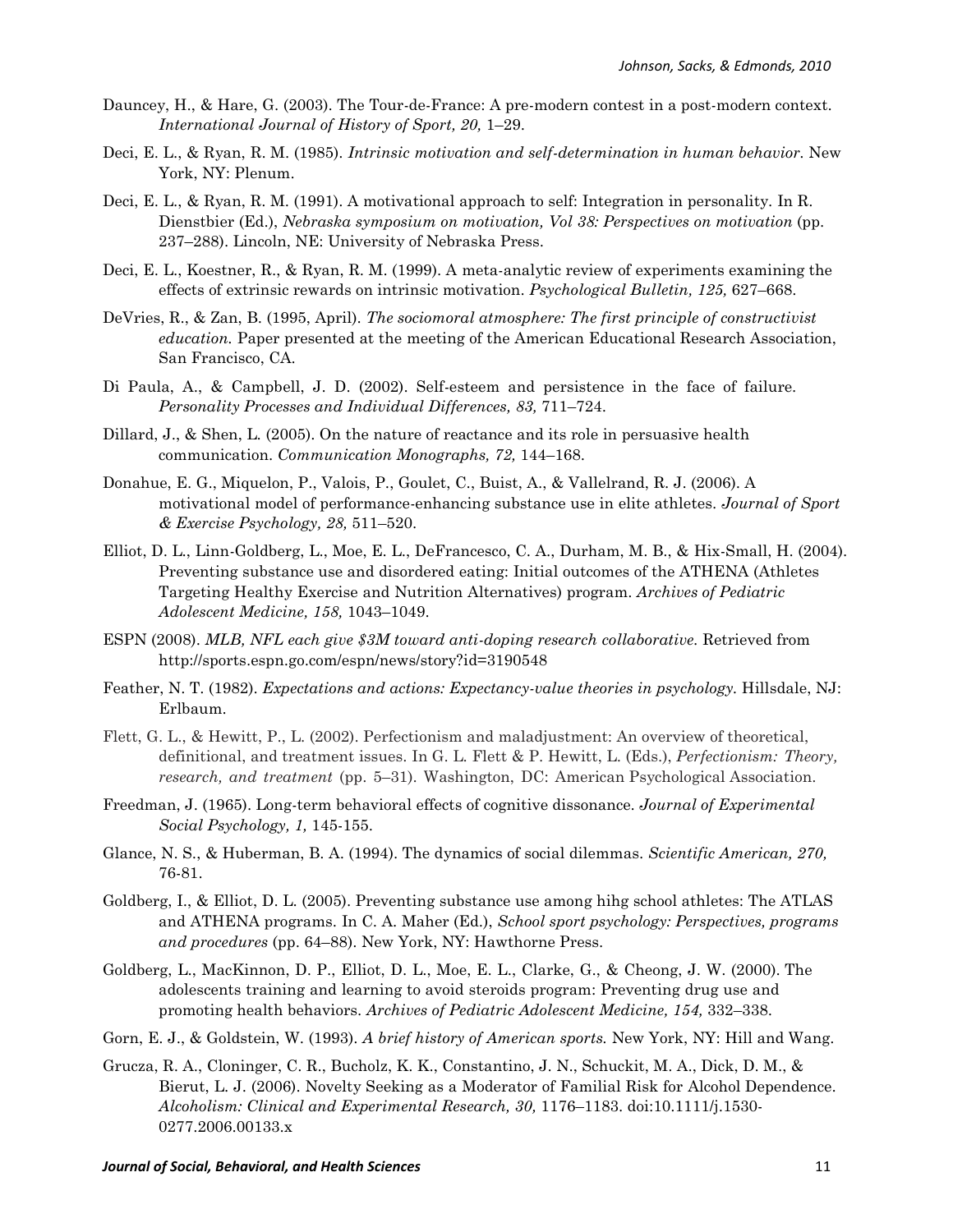- Harmison, R. J. (2006). Peak performance in sport: Identifying ideal performance states and developing athletes' psychological skills. *Professional Psychology: Research and Practice, 37,* 233–243.
- Harrison, R. (2009, June 27). Manny proves to be cash cow for 'Topes. *The Albuquerque Journal*. Retrieved from http://www.abqjournal.com/sports/live/component/content/article/2448
- Hays, K. F. (2006). Being fit: The ethics of practice diversification in performance psychology. *Professional Psychology: Research and Practice, 37,* 223–232.
- Hernandez, D. (2009, May 8). Manny Ramirez suspeneded 50 games for positive drug test. *The Los Angeles Times.* Retrieved from http://www.latimes.com/sports/la-sp-manny-ramirez 8- 2009may08,0,6324894.story
- Hewitt, P. L. & Flett, G. L. (1991). Perfectionism in the self and social contexts: Conceptualization, assessment, and association with psychopathology. *Journal of Personality and Social Psychology, 60,* 456–470.
- Kayser, B., Mauron, A., & Miah, A. (2007). Current anti-doping policy: A critical appraisal. *BMC Medical Ethics, 8,* 2. doi:10.1186/1472-6939/8/2
- Kelman, H. (1961). Process of opinion change. *Public Opinion Quarterly, 25,* 57–78.
- Koch, J. J. (2002). Performance-enhancing substances and their use among adolescent athletes. *Pediatrics in Review, 23,* 310–317.
- Komorita, S. S., & Parks, C. D. (1995). Interpersonal relations: Mixed-motive interaction. *Annual Review of Psychology, 46,* 183–207.
- LaPiere, R. T. (1934). Attitudes and actions. *Social Forces, 13,* 230–237.
- Laub, J. B., & Sampson, R. J. (1995). The long-term effect of punitive discipline. In J. McCord (Ed.), *Coercion and punishment in long-term perspectives* (pp. 247–258). New York, NY: Cambridge University Press.
- Melia, P., Pipe, A., & Greenberg, L. (1996). The use of anabolic-androgenic steroids by Canadian students. *Clinical Journal of Sports Medicine, 6,* 9–14.
- Miller, W. R. (1983). Motivational interviewing with problem drinkers. *Behavioural Psychotherapy, 11,*  147–172.
- Miller, W. R., & Rollnick, S. (2002). *Motivational interviewing: Preparing people for change* (2nd ed.). New York, NY: Guilford Press.
- Mellion, M. B., Grandjean, A. C., & Ruud, J. S. (1999). *Sports medicine secrets.* Philadelphia, PA: Hanley & Belfus.
- Moore, Z. E. (2003). Ethical dilemmas in sport psychology: Discussion and recommendations for practice. *Professional Psychology: Research and Practice, 34,* 601–610.
- National Institute on Drug Abuse. (2000). *Anabolic steroid abuse.* Bethesda, MD: Author. Ntoumis, N., & Biddle, S. J. H. (1999). A review of motivational climate in physical activity. *Journal of Sport Sciences, 17,* 643–665.
- Petróczi, A. (2007). Attitudes and doping: A structural equation analysis of the relationship between athletes attitudes, sport orientation and doping behavior. *Substance Abuse Treatment, Prevention, and Policy, 2,* 34. doi:10-1186/1747-597X-2-34
- Pollan, M. (2003, October 12). The (agri)cultural contradictions of obesity. *New York Times Magazine*, pp. 41, 48.
- Prochaska, J. O., & DiClemente, C. C. (1983). Stages and processes of self-change of smoking: Toward an integrative model of change. *Journal of Consulting and Clinical Psychology, 51,* 390–395.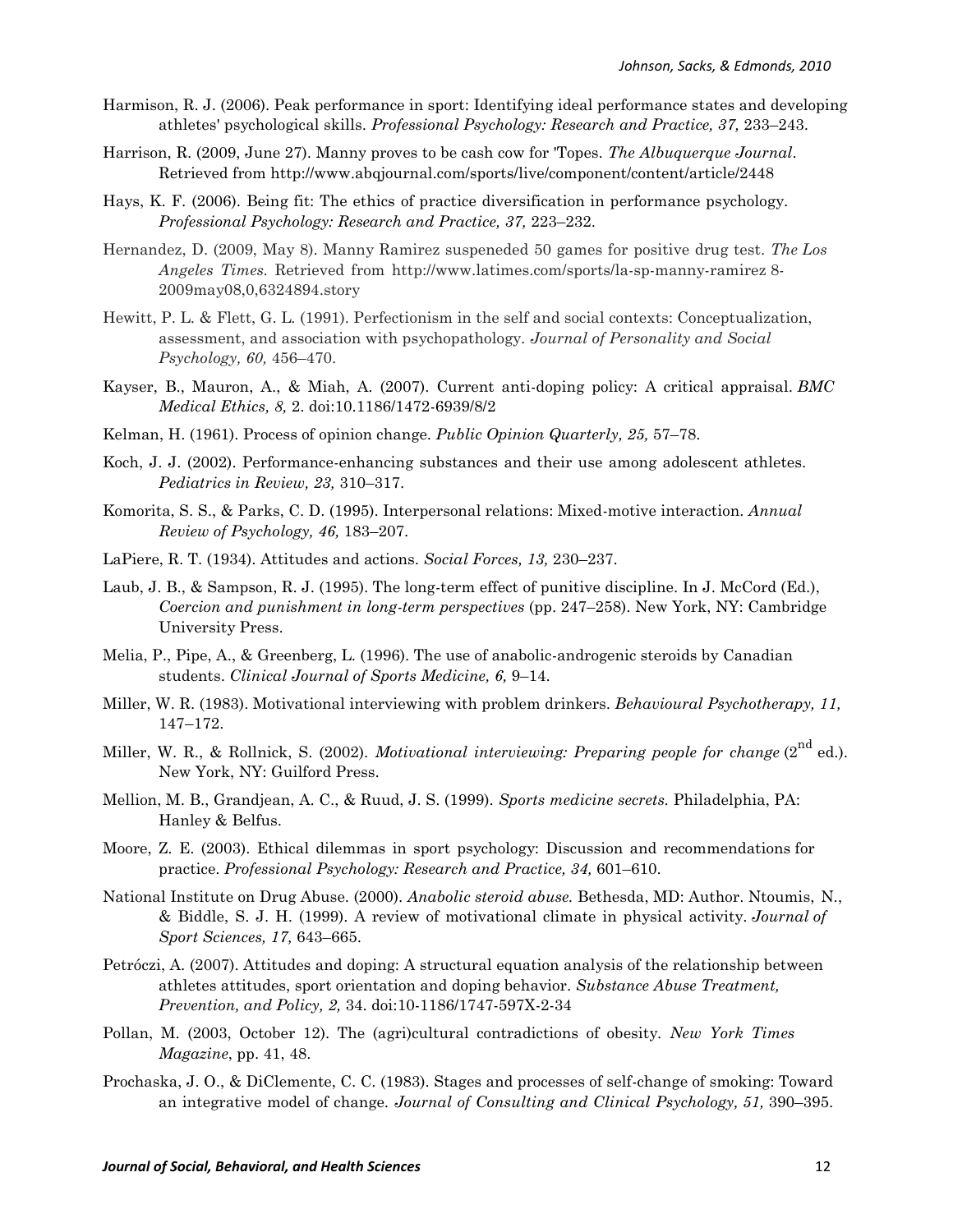- Prochaska, J. O., & DiClemente, C. C. (2005). The transtheorectical approach. In J. C. Norcross & M. R. Goldfried (Eds.), *Handbook of psychotherapy integration* (2<sup>nd</sup> ed., pp. 147–171). New York, NY: Oxford University Press.
- Prochaska, J. O., DiClemente, C. C., & Norcross, J. C. (1992). In search of how people change: Applications to addictive behavior. *American Psychologist, 47,* 1102–1114.
- Rawsthorne, L. J., & Elliot, A. J. (1999). Achievement goals and intrinsic motivation: A meta- analytic review. *Personality and Social Psychology Review, 3,* 326–344.
- Rossi, S. S., Abate, M. G., Braganò, M. C., & Botré, F. (2009). Use of stimulants and drugs of abuse in sports: The Italian experience. *Addicciones, 21,* 239–242.
- Ryan, R. M., & Deci, E. L. (2000). Self-determination theory and the facilitation of intrinsic motivation, social development, and well-being. *American Psychologist, 55,* 68–75.
- Ryan, R. M., Deci, E. L., & Grolnick, W. S. (1995). Autonomy, relatedness, and the self: Their relation to development and psychopathology. In D. Cicchetti & D. J. Cohen (Eds.), *Developmental psychopathology, Vol.1: Theory and methods* (pp. 618–655). Oxford, OH: John Wiley.
- Schmitz, K. (1976). Sport and play: Suspension of the ordinary. In M. Hart (Ed.), *Sport in the sociocultural process* (pp. 35–48). Dubuque, IA: Brown.
- Sears, R., Whiting, J., Nowlis, V., & Sears, P. (1953). Some child-rearing antecedents of aggression and dependency in young children. *Genetic Psychology Monographs, 47,* 135–234.
- Shields, D. L., & Bredemeier, B. J. (2007). Advances in sport morality research. In G. Tenenbaum & R. C. Eklund (Eds.), *Handbook of sport psychology* (3rd ed., pp. 662–684). Hoboken, NJ: Wiley.
- Simon, P., Striegel, H., Aust, F., Dietz, K., & Ulrich, R. (2007). Doping in fitness sports: Estimated number of unreported cases and individual probability of doping. *Addiction, 101,* 1640–1644.
- Sjöqvist, F., Garle, M., & Rane, A. (2008). Use of doping agents, particularly anabolic steroids, in sports and society. *Lancet, 371,* 1872–1882.
- Skinner, B. F. (1953). *Science and human behavior.* New York, NY: Macmillan.
- Strelan, P., & Boeckmann, R. J. (2003). A new model for understanding performance-enhancing drug use by elite athletes. *Journal of Applied Sport Psychology, 15,* 176–183.
- Tenenbaum, G., & Eklund, R. C. (Eds.). (2007). *Handbook of sport psychology* (3<sup>rd</sup> ed.). Hoboken, NJ: Wiley.
- Todd, T. (1995). Anabolic steroids: The gremlins of sport. In D. K. Wiggins (Ed.), *Sport in America: From wicked amusement to national obsession* (pp. 285–300). Champaign, IL: Human Kinetics.
- Tsivou, M., Kioukia-Fougia, N., Lyris, E., Aggelis, Y., Fragkaki, A., Kiousi, X., … Georgakopoulas, C. (2006). An overview of the doping control analysis during the Olympic Games of 2004 in Athens, Greece. *Analytica Chimica Acta, 555,* 1–13. doi:10.1186/1747-597X-2-34.
- Ungerleider, S. (1999). *Faust's gold: Inside the East German doping machine.* New York, NY: St. Martin's Press.
- U.S. Anti-Doping Agency. (2010). *What we do.* Retrieved from http://www.usantidoping.org/ whatwe-do/eduction
- U.S. Food and Drug Administration. (2004). *Final rule declaring dietary supplements containing ephedrine alkaloids adulterated because they present an unreasonable risk; Final rule.*  Retrieved from http://edocket.access.gpo.gov/2004/pdf/04-2912.pdf
- Valle, S. K. (1981). Interpersonal functioning of alcoholism counselors and treatment outcome. *Journal of Studies on Alcohol, 42,* 783–790.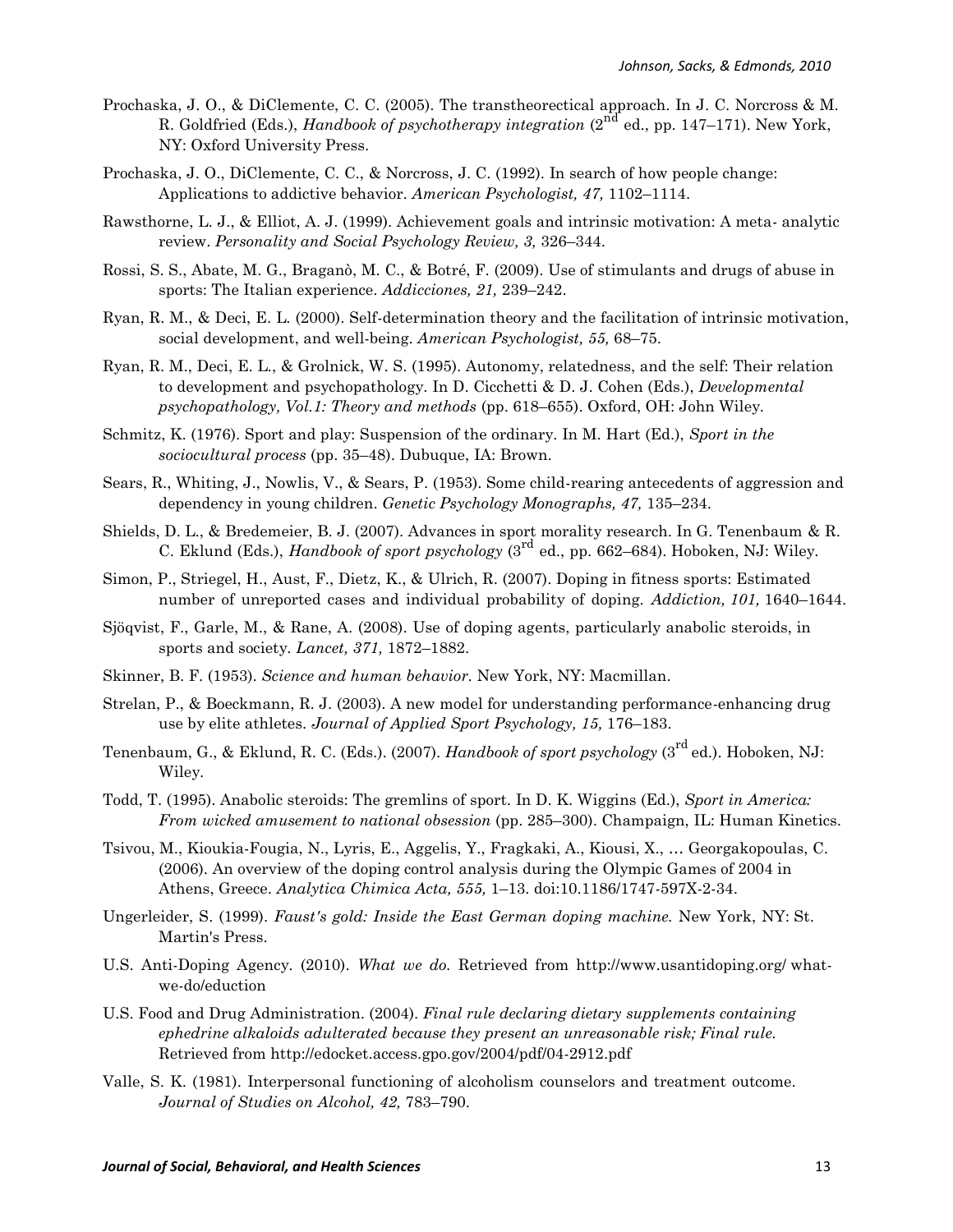- Velicer, W. F., Fava, J. L. Prochaska, J. O., Abrams, D. B., Emmons, K. M., & Pierce, J. (1995) Distribution of smokers by stage in three representative samples. *Preventive Medicine, 24,* 401– 411.
- Waddington, I. (2000). *Sport, health, and drugs: A critical sociological perspective.* New York, NY: Routledge.
- Wadler, G. I., & Hainline, B. (1989). *Drugs and the athlete.* Philadelphia, PA: F. A. Davis. Wanjek, B., Rosendahl, J., Strauss, B., & Gabriel, H. H. (2007). Doping, drugs, and drug abuse among adolescents in the State of Thuringia (Germany): Prevalence, knowledge and attitudes. *International Journal of Sports Medicine, 28,* 347–353.
- Williams, G. C., McGregor, H. A., Zeldman, A., Freedman, Z. R., & Deci, E. L. (2004). Testing a selfdetermination theory process model for promoting glycemic control through diabetes selfmanagement. *Health Psychology, 23,* 58–66.
- Williams, G. C., Minicucci, D. S., Kouides, R. W., Levesque, C. S., Chirkov, V. I., Ryan, R. M., & Deci, E. L. (2002). Self-determination, smoking, diet, and health. *Health Education Research, 17,*  512–521.
- Woolley, B. H. (1990). History and evolution of drugs in sport. In R. Tricker & D. L. Cook (Eds.), *Athletes at risk: Drugs and sport* (pp. 15–28). Dubuque, IA: Brown.
- World Anti-Doping Agency. (2003). *World anti-doping code: Play true.* Montreal, Canada: Author.
- World Anti-Doping Agency. (2006). *Adverse analytical findings reported by accredited laboratories.*  Retrieved from http://www.wada-ama.org/rtecontent/document/LABSTAT S\_2006.pdf
- Yesalis, C. E. (1998). *The steroids game: An expert's inside look at anabolic steroid use in sports.* Champaign, IL: Human Kinetics.

The *Journal of Social, Behavioral, and Health Sciences* is an open-access, peer-reviewed, online interdisciplinary journal focusing on research findings that address contemporary national and international issues. Its objectives are to (a) encourage dialogue between scholars and practitioners in the social, behavioral, and health sciences that fosters the integration of research with practice; (b) promote innovative models of interdisciplinary collaboration among the social, behavioral, and health sciences that address complex social problems; and (c) inform the relationship between practice and research in the social, behavioral, and health sciences.

#### **Walden\*University\*Publishing:\***http://www.publishing.waldenu.edu